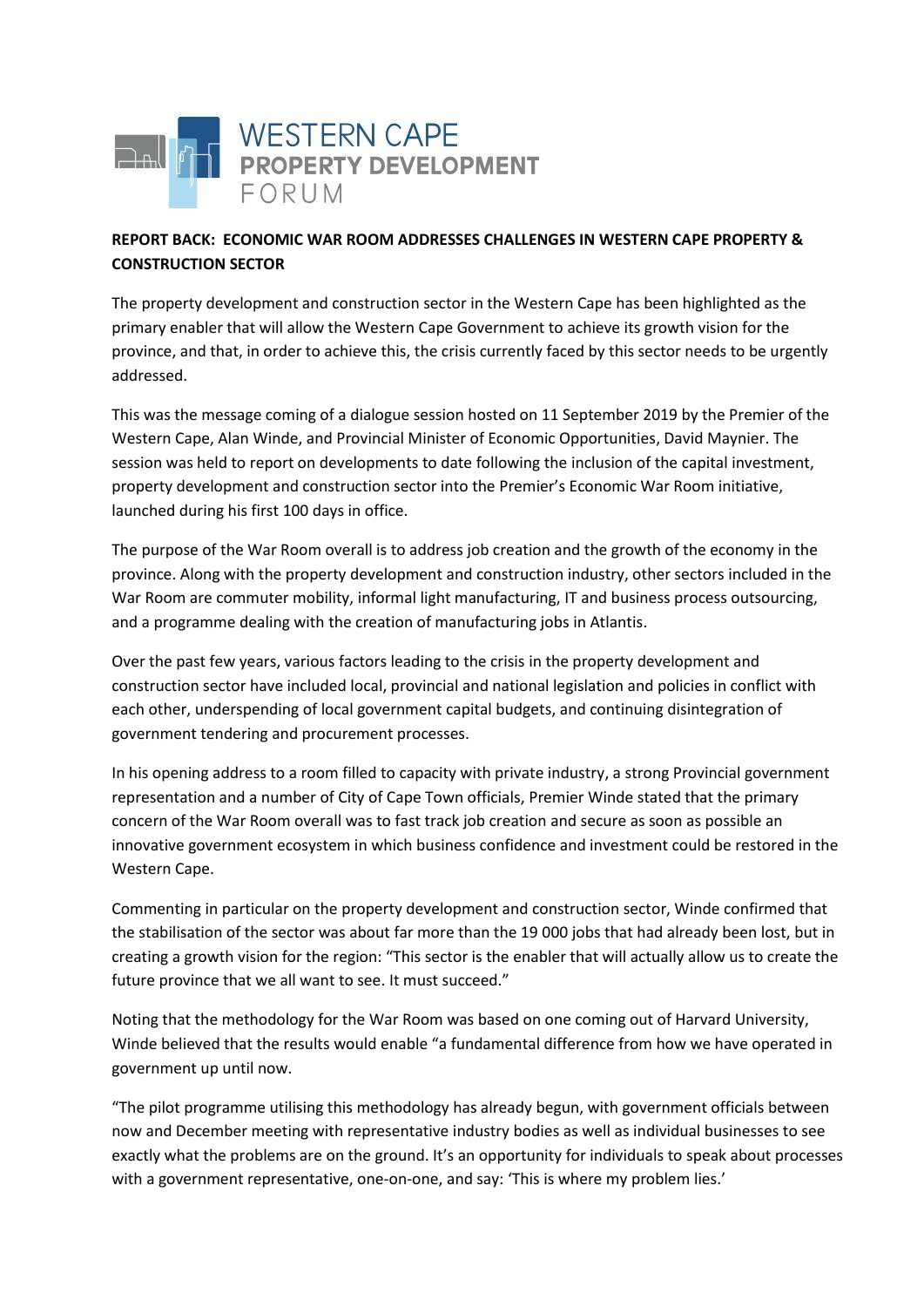"That problem then gets pulled back immediately into the teams appointed to the War Room for the sector. They will interrogate it, work out whether it can be fixed immediately by changing the system, or whether it needs to be escalated to the Premier or Mayor's office for further attention."

The inclusion of the property development and construction sector in the Premier's War Room is the result of interventions over the past year by the Western Cape Property Development Forum (WCPDF).

Speaking at the inaugural dialogue session, chairperson of the WCPDF, Deon van Zyl, called on the Province and the City to urgently establish a growth vision with measurable deliverables and a culture of change: "We can be philosophical about finding ways to solve these problems, which are essentially about poverty and a desperate need to create jobs, but the reality is the only way to create jobs is to attract investment, which means change. And yet, the threat of any change raises the red flag."

The City's over-emphasis on auditing and compliance was also seen to be stifling the economy, together with the fear this was causing among City officials of the repercussions they could face if they were found in any way to be non-compliant.

Continued Van Zyl: "We need to beware the sport of official bashing, because there are a number that work very hard. It's time to start calling on the politicians to give political cover to those officials who are willing to think outside the box. We need to start celebrating excellence rather than just harping on negativity. But those officials who are not delivering, need to be taken to task."

Adding to this, Provincial Minister of Transport and Public Works, Bonginkosi Madikizela also noted the importance for decisive leadership to transcend party politics: "The biggest problem in our country is that since May we have failed as a country to provide decisive political leadership nationally, and that is filtering through to the officials. Officials are really afraid to take decisions because they have no direction from their political leaders. We need to understand that the problems we have are much more than party politics."

Madikizela went on to stress that opportunities now lay, because of the lack of decisive leadership nationally, in forming partnerships between provincial and national departments directly as many of these - including Public Transport and Human Settlements with whom the minister had already held meetings - would look for partners outside their political alliances.

Also speaking at the dialogue, Tim Harris, CEO of Wesgro, explained that, as the agency established to facilitate and promote investment into the Cape, Wesgro would be facilitating the War Room process. In particular, it would be supporting and coordinating the nine team members that have been appointed within the City of Cape Town and Western Cape Government to undertake the interview process with representative organisations and private individuals within the sector between now and December.

Said Harris: "This sector is a critical part of the Cape economy and its value cannot be over emphasised. If the trajectory of this sector carries on in the downward spiral it has been experiencing over the course of the past few years, we're in serious trouble, both provincially and in terms as a city, to get growth going in the Cape.

"There's a R27 billion pipeline at risk around all of the challenges that have been raised by the sector, which in the Cape alone annually contributes R23bn to the economy along with 16 000 jobs. Most importantly, this includes R14bn worth of salaries that have put food on the table of households across the Western Cape. It cannot be allowed to fail."